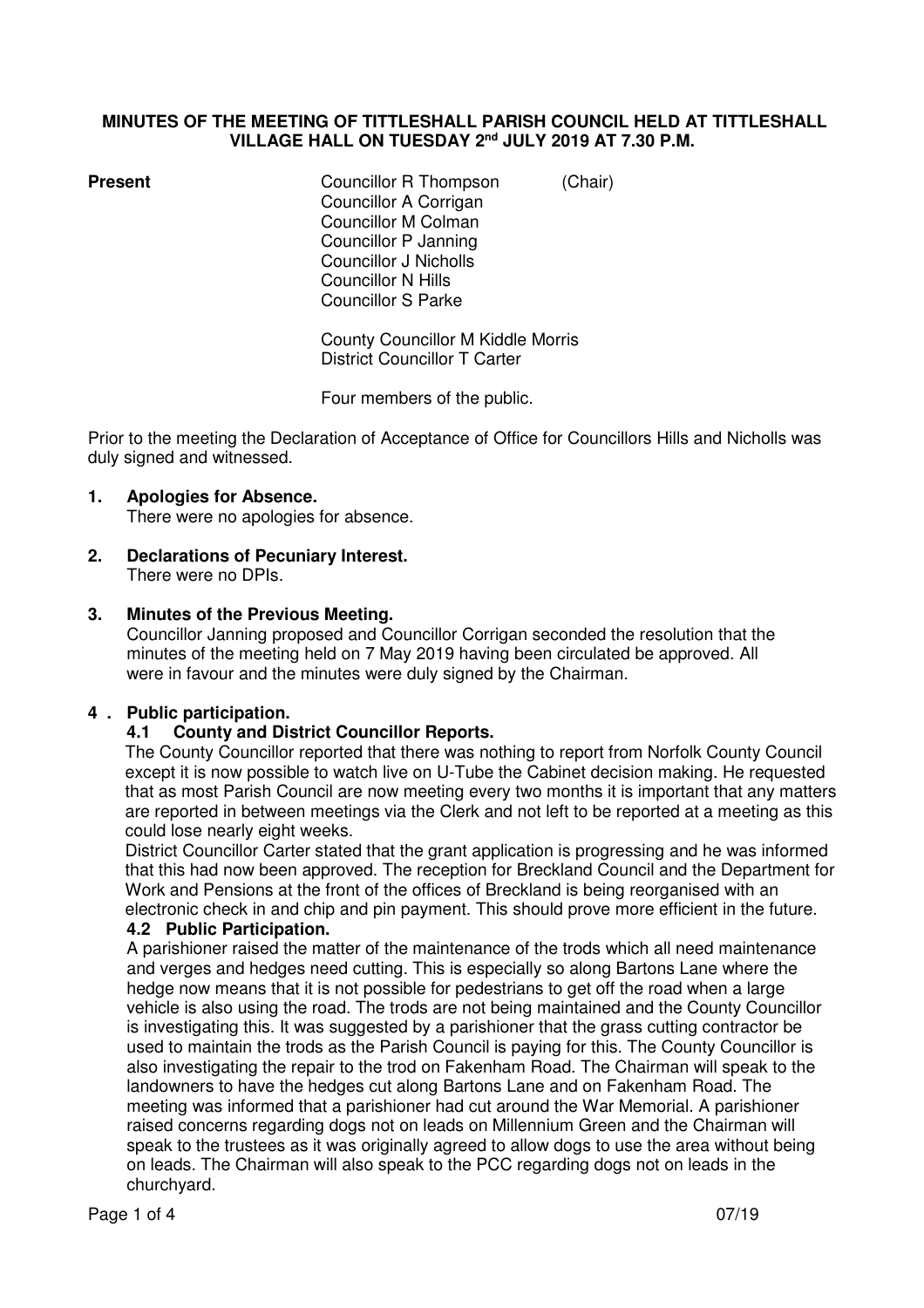District Councillor T Carter withdrew from the meeting.

# **5. Emergency Plan Co-ordinator.**

Councillor Corrigan volunteered for this and he will collect all information prior to the next meeting and will report to that meeting.

# **6. Regulatory Documents.**

# **6.1 Standing Orders.**

Councillor Janning proposed and Councillor Colman seconded the resolution that the revised Standing Orders which had been circulated be adopted. All were in favour.

# **6.2 Financial Regulations.**

These had been circulated and were reviewed and no changes were needed.

# **7. Matters to report.**

# **7.1 Website.**

Nothing was reported and this item will be removed from the agenda.

#### **7.2 Emergency Plan.**

There is nothing to report at present and Councillor Corrigan will report at the next meeting. **7.3 Matters to report not covered by the agenda.** 

#### Councillor Corrigan will collect all details on the defibrillator from the previous person responsible for the checks and pass to Councillor Nicholls. The trees had been removed at the entrance to the churchyard but it now looks desolate. The stumps need grinding out and the Chairman will speak to the PCC regarding this. The Clerk will contact the secretary as well.

# **7.4 Report from the Millennium Green Sub-Committee.**

The walk had been repaired but it still needs a type of mesh for the top to make it safe. The bark has been renewed.

#### **7.5 Sports Equipment.**

Two people are need to take this on to issue and ensure it is returned. Councillor Parke will be one and the Chairman will see if he can find another.

#### **7.6 Footpath Warden.**

The Chairman thanked Councillor Janning for all the work she has put in over the past few years and the informative reports prepared for the Parish Council. Councillor Colman agreed to take on the responsibility for the footpaths.<br>7.7 Cosmic Roots Festival.

#### **7.7 Cosmic Roots Festival.**

The information on this had been circulated and was noted and the Clerk will ensure this is on the website.

# **8. Highways.**

# **8.1 Report on Matters raised at the last meeting.**

The Clerk had chased the installation of the gateways and these should be installed by the second week of July. The finger post at the Church Road/ Fakenham Road junction had been reported but had not been replaced yet. The potholes on Heath Road had been reported and Norfolk County Council is going to resolve the problem. The junction of Mileham Road and Litcham Road is still flooding. The missing sign on Litcham Road had been replaced.

#### **8.2 New Problems.**

There are potholes on Back Lane and near to the War Memorial.

#### **8.3 Footpaths.**

No report was given.

County Councillor M Kiddle Morris withdrew from the meeting.

#### **9. Planning.**

 **9.1 Applications.**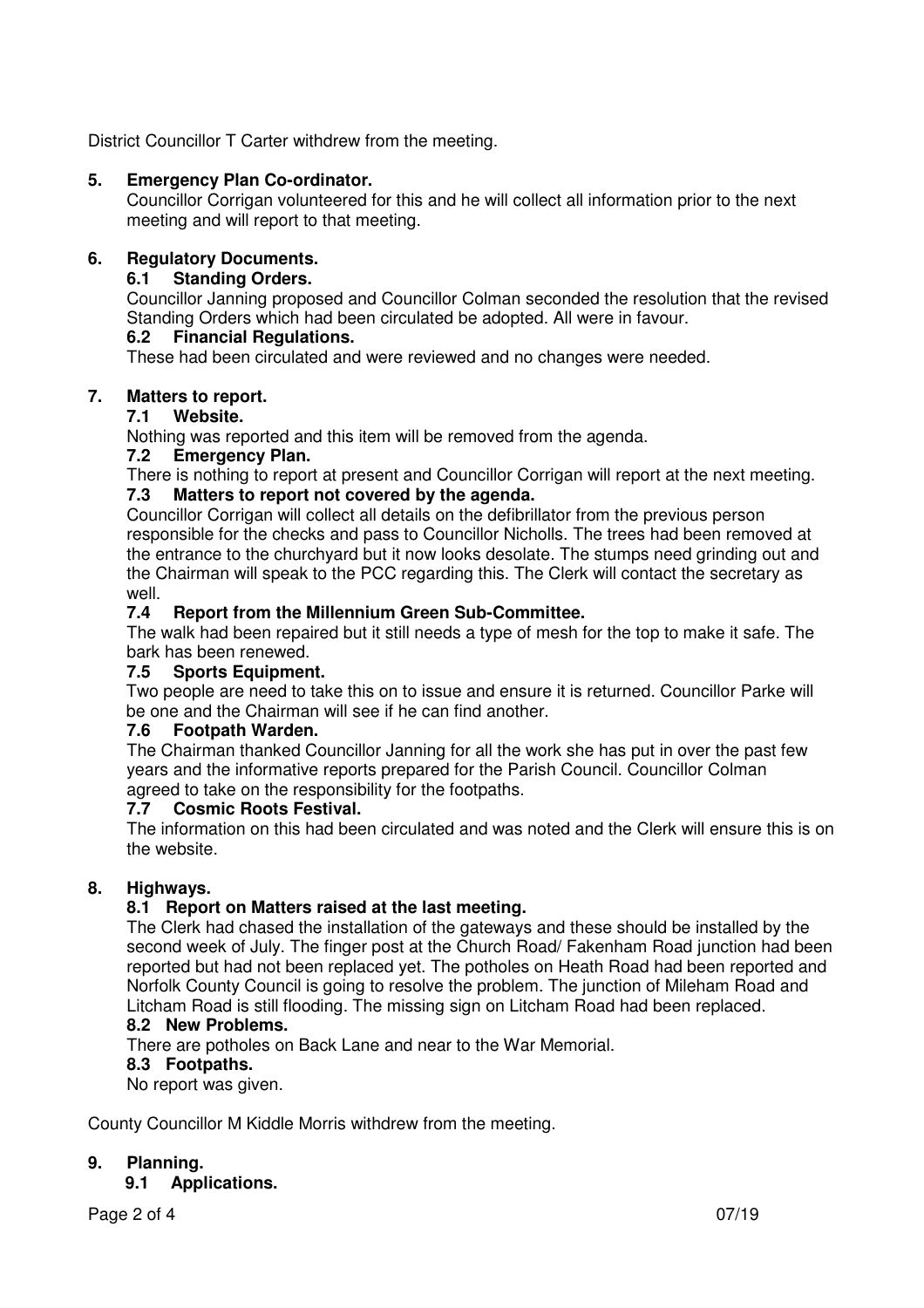There were no applications to consider.

#### **9.2 Decisions**

There were no decisions to report

# **10. Finance.**

#### **10.1 Budgets.**

The budget sheets and financial information had been circulated and Councillor Nicholls proposed and Councillor Colman seconded the resolution that these be approved. All were in favour.

#### **10.2 Balances and Cheques for authorisation.**

Councillor Colman proposed and Councillor Parke seconded the resolution that the balances and cheques for authorisation be approved. All were in favour.

# **Balances :-**

|                     | <b>Community Account</b>             |         |
|---------------------|--------------------------------------|---------|
| Balance at 31 03 19 | 388.89                               |         |
| Plus                | Breckland Precept-3375.00            |         |
|                     | Breckland Recycling-327.71           | 3702.71 |
|                     | 4091.60                              |         |
| Less                | Cheques authorised 05 03 19 -12.00   |         |
|                     | Cheques authorised 07 05 19 -1859.48 | 1871.48 |
| Balance at 31 05 19 |                                      | 2220.12 |
|                     | <b>Business Saver Account</b>        |         |
|                     | Balance at 31 12 18                  | 3011.67 |
|                     | Less Transfer to Community Account   | 2500.00 |
|                     |                                      | 511.67  |
| <b>Plus</b>         | Interest                             | 1.08    |
|                     | <b>Balance at 31 03 19</b>           | 512.75  |

Amount available for Section 137 : 328x£7.57 =£ 2482.96 Spend to Date : £0.00 Cheques for authorisation:

|      | $1021$ B J Leigh         | Contract May and June<br>644.28 Less PAYE 128.80 | 515.48 |
|------|--------------------------|--------------------------------------------------|--------|
| 1022 | Tittleshall Village hall | Hall hire                                        | 12.00  |
| 1023 | <b>HMRC</b>              | <b>PAYE</b>                                      | 128.80 |
| 1024 | RoSPA Play Safety Ltd    | Play Inspection                                  | 82.20  |
| 1025 | Paul Hands               | <b>Balance in Parish Council</b>                 | 39.50  |
|      |                          | account for the allotments.                      |        |
|      | 1026   Chris Millward    | Cutting of Churchyard                            | 700.00 |

#### **10.3 Recycling Payment.**

Breckland Council had confirmed that the recycling figure for 2018/19 is £327.71 not as previously notified. The website is to have an article posted on it requesting all parishioners to place their bottles in the bottle bank not the black wheelie bin.

# **10.4 Donation to Age UK Norfolk.**

It was agreed unanimously not to donate.

#### **11. Correspondence.**

The following correspondence would be circulated.

- **11.1** Clerks and Councils Direct July.<br> **11.2** Leader of Breckland Council.
- **Leader of Breckland Council.**